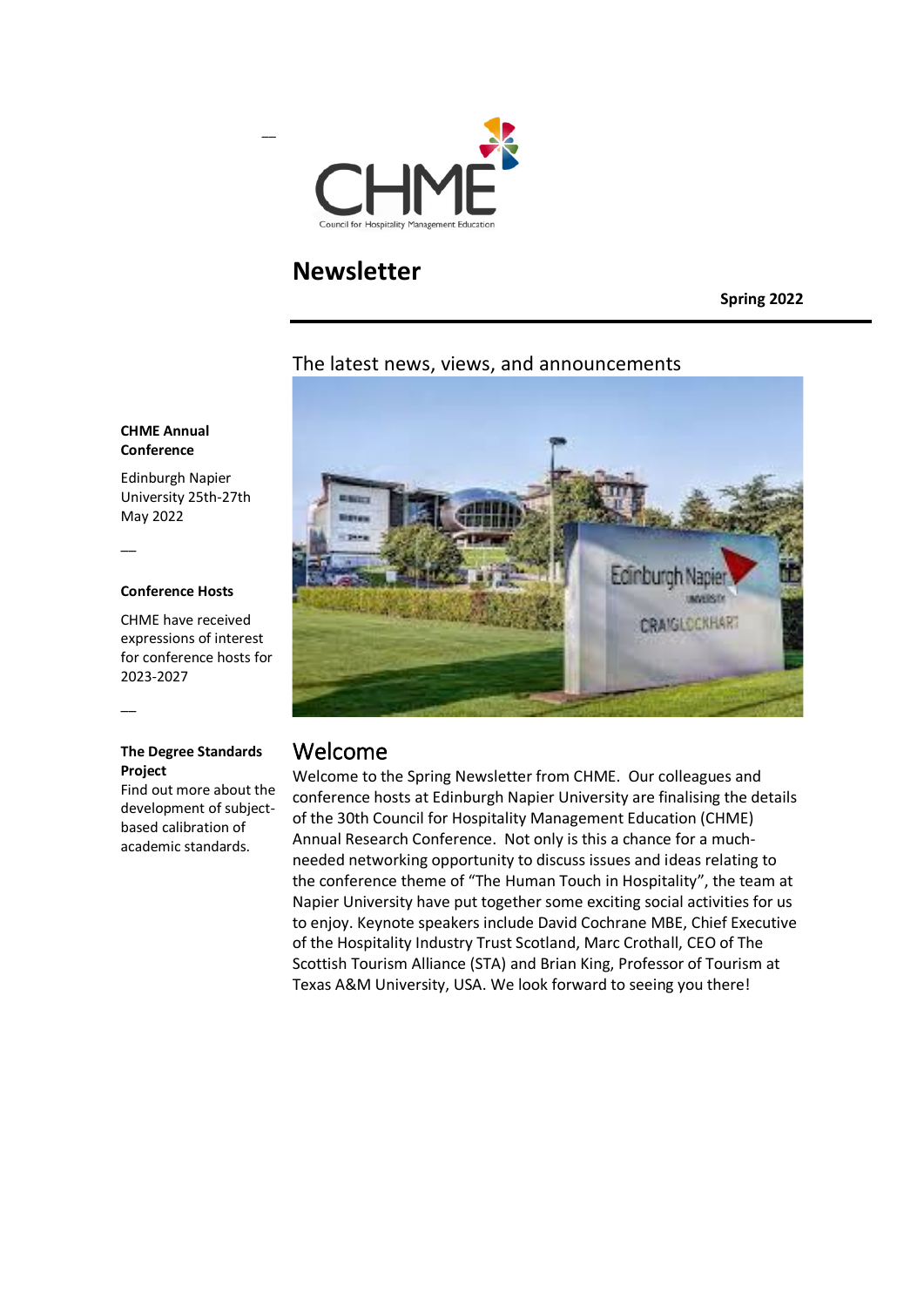

Prof. Una McMahon-Beattie

# **Message from the Chair of the CHME Executive**

Just before the CHME 30<sup>th</sup> Annual CHME Research Conference it is an opportune time to reflect on the excellent range of benefits afforded by being a member of the CHME.

We have kept the CHME membership fee the same since 2014 and this year, in recognition of the hardships the industry and hospitality departments face, we have decided to not increase the membership fee yet again.

In addition to the benefits of belonging to a hospitality management association of like-minded professionals in higher and further education, with excellent national and international networking opportunities, the key benefits are:

- Being able to work closely with other universities and colleges offering qualifications in hospitality management to promote high academic standards and vocational relevance in programmes of study and student experience which are of the highest quality. This results in professional relationships which are rich and an ongoing source of ideas and inspiration.
- The opportunity to attend or benefit from hosting CHME events, such as conferences related to Hospitality Research, Teaching, Learning and Assessment, Passion 4 Hospitality with the Institute of Hospitality, Annual Student Competition and Awards.
- Being able to attend CHME events which give opportunities for those working in particular areas of hospitality management to meet to

share practice and achievements and to consider contributions from external speakers.

- Have an opportunity to gain an early awareness of external changes, policies etc. having an effect upon hospitality management education, including access to industry relevant research commissioned by CHME.
- As well as the annual conference, CHME has an active research group which provides research networking opportunities and dedicated sessions to support researcher's development.
- Dedicated hospitality Doctoral webinars for your research students.
- Access to a number of reports which aim to inform decisions about the future of hospitality education and research provision to government, industry and academia.
- Being part of an influential organisation lobbying external organisations, industry and people for recognition for, and the enhancement of, hospitality management education which is particularly relevant in the context of the Covid-19 pandemic.
- Privileged access to members only exclusive pages on CHME website, including the External Examiner's database.
- Preferential opportunities to be involved in research and business development contracts awarded to and by CHME.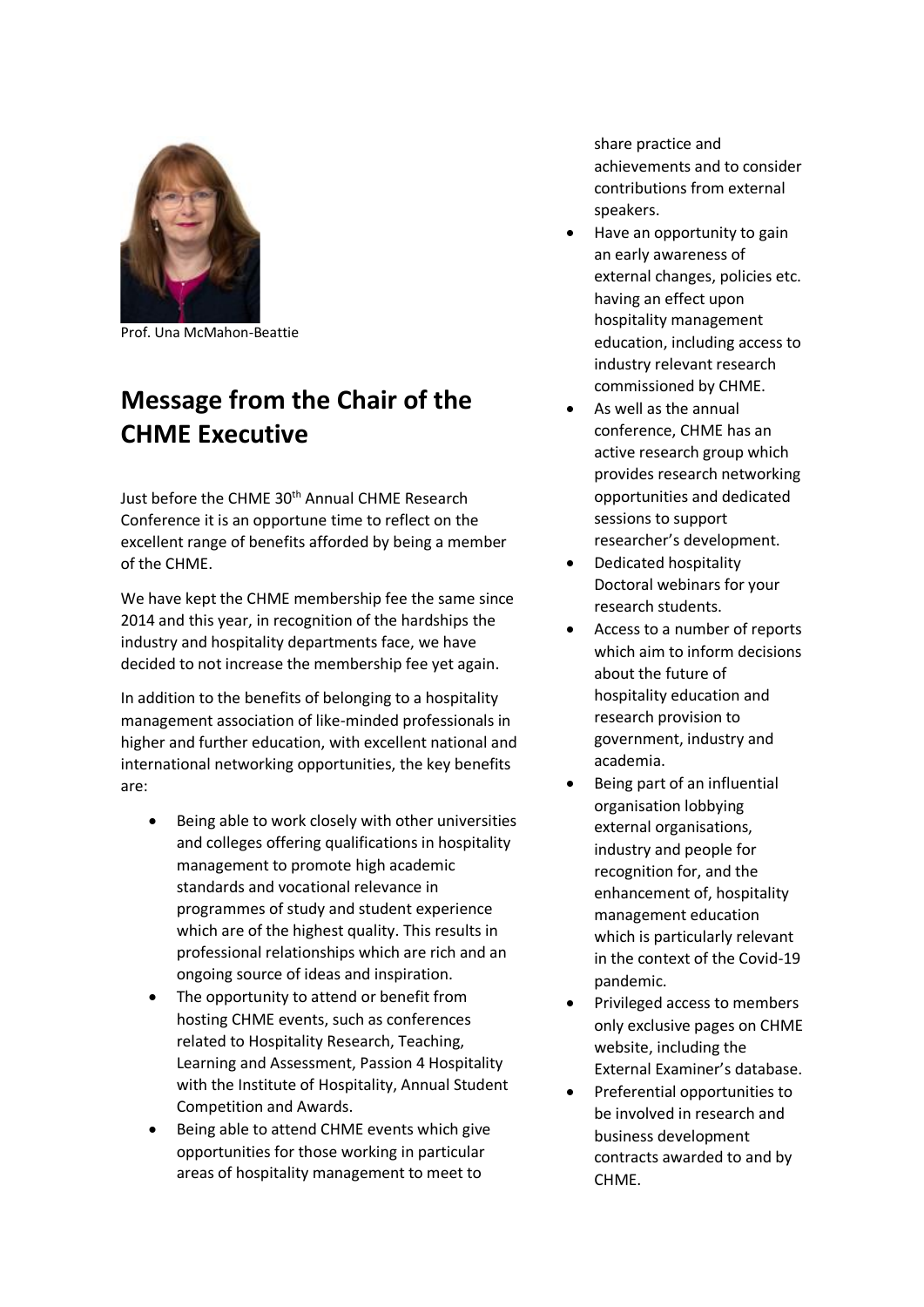- Access to free copies of the Hospitality Society Journal 3 times a year
- A 30% reduction on all purchases from Goodfellow Publishers
- Priority notification of CHME events and activities and able to benefit from CHME negotiated discounts and subsidies for e.g. conference attendances
- Support by editors of three hospitality related journals
- To be able to hold office and contribute to the work of the CHME Executive and/or be part of the committees of special interest groups:

Visit our website http://www.chme.org.uk/ for more details of the excellent range of benefits and services.

### **Future CHME Conference Hosts**

CHME have received expressions of interest for conference hosts for 2023-2026.

The proposed hosts are:

2023 NHL Stenden University of Applied Sciences, Leewarden The Netherlands 2024 Leeds Beckett University, Leeds 2025 Luxury Hotel School, Paris 2026 Edge Hotel School, University of Essex, Colchester

Details of future conference hosts will be confirmed at the CHME Annual Research Conference.

### **CHME Student Video Competition**

We have **extended the deadline** for submissions for our video competition to **28th March 2022**. Further details are on the CHME website http://www.chme.org.uk/students/video-competition/

# **The Degree Standards Project**



The Degree Standards Project is a five-year project led by Advance HE and managed by the Office for Students. The focus of the project is professional development for external examiners.

According to Advance HE "the purpose of this five-year project is to:

- Design, pilot and deliver different approaches to the professional development of external examiners.
- Propose evidence-based and cost-effective longer-term approaches to the professional development of external examiners operating across the higher education system in England, Northern Ireland and Wales.
- Explore approaches to the calibration of standards, presenting recommendations for future work in this area".

You can find out more about the Develop the Developer programme, professional development courses and calibration of academic standards on the Advance HE website. https://www.advancehe.ac.uk/degree-standards-project

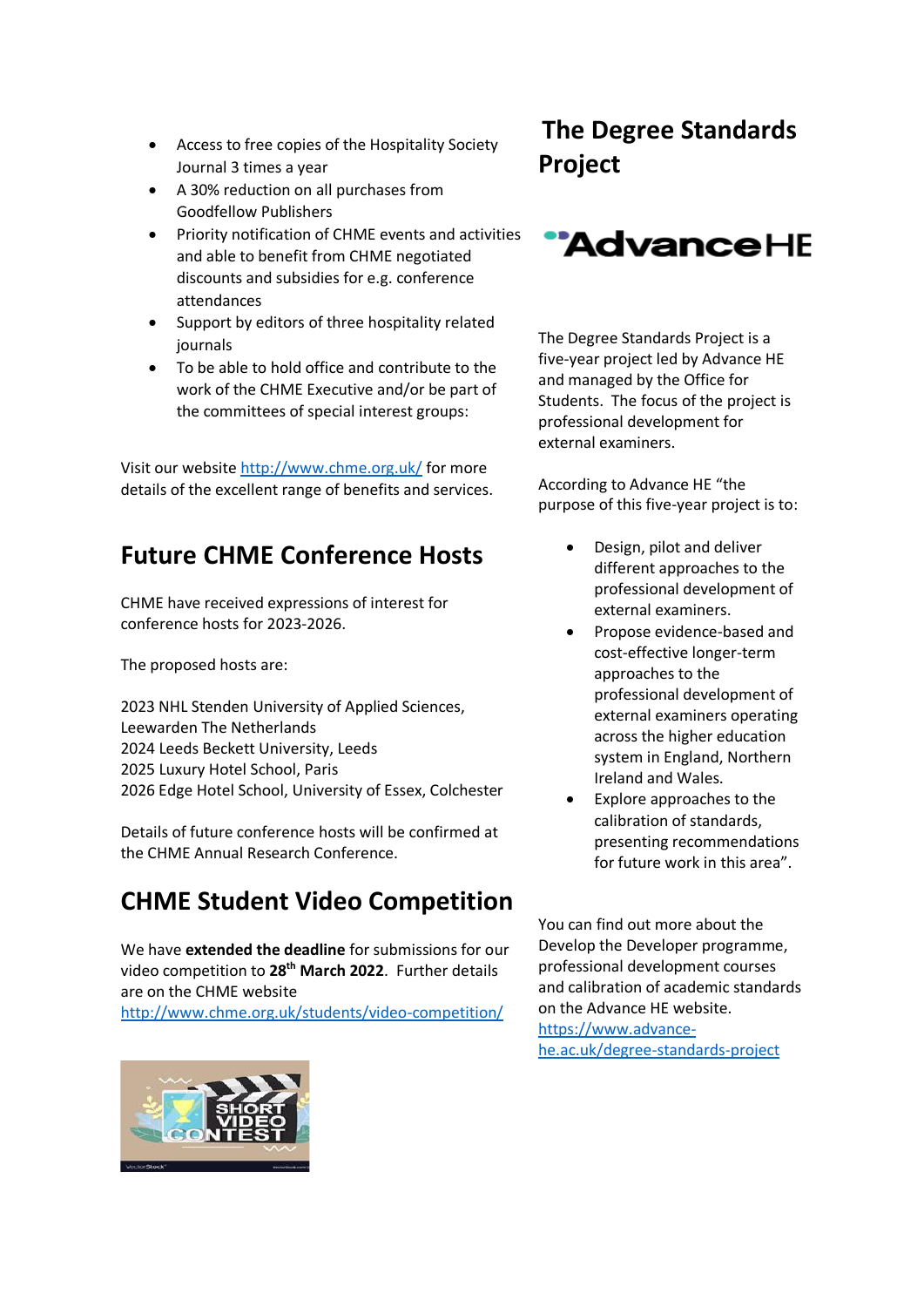

#### **Council for Hospitality Management Education (CHME)**

#### **StR/SHARE Award**

CHME, in association with StR/SHARE, are delighted to continue the two awards that recognise innovation and excellence in hospitality management education and research. These awards are available to all CHME members and invitations are encouraged in either of the categories below:

**Innovation in Teaching** – This award is presented to the CHME member who has demonstrated innovation in teaching, learning or assessment. Whilst all innovative practices would be considered, this might take the form of the introduction of a new method or approach to teaching or assessing a traditional hospitality subject, or maybe the introduction of a new subject on to the hospitality curricula;

**Research Impact** – This award is presented to the CHME member who has researched the general area of hospitality management (including education), the results of which have had a positive impact, or can clearly demonstrate pathways to future impact. This impact should be both measurable and demonstrable; or it must convincingly show how the research work encompasses strategies and activities that will lead to positive impact. Whilst all impactful research will be considered for this award, research that positively benefits the hospitality industry will be favourably considered.

In order to encourage more applications for these awards, it has been decided that there are two methods of application. CHME members can either self-nominate OR

nominate a colleague. In both cases, the application process consists of a 900 words maximum application that provides an overview of the Innovation in Teaching or Research Impact. Applications must be typed, detail if the application is for Teaching or Research, provide the name of the nominee and/or the name of the person making the nomination.

The winners from the two categories detailed above will receive a CHME/SHARE certificate and £250 and collect the award at the Annual Research Conference in May 2022.

Please see below for the information which needs to be included as part of your application and the evaluation criteria.

**SUBMISSIONS TO BE SENT TO Isabell Hodgson Email: i.r.hodgson@outlook.com CLOSING DATE Friday 22nd April 2022**

# **◎梦 GOV.UK**

## **Petition to Extend Skilled Worker visas to nonmanagerial hospitality workers**

Do you think the Government should make skilled non-managerial hospitality workers, such as highly trained sommeliers, cocktail bartenders, Maitre'Ds, eligible for the Skilled Worker visa list to meet pressing labour shortages within the industry? The petition is asking the government to recognise the skills needed within the industry and make skilled, non-managerial hospitality workers eligible for the list to meet pressing labour shortages. The petition will run until 24 July 2022. At 10,000 signatures, the government will have to respond to the petition and be considered for debate in parliament. The petition is available on the Gov.UK website.

https://petition.parliament.uk/petitions/606704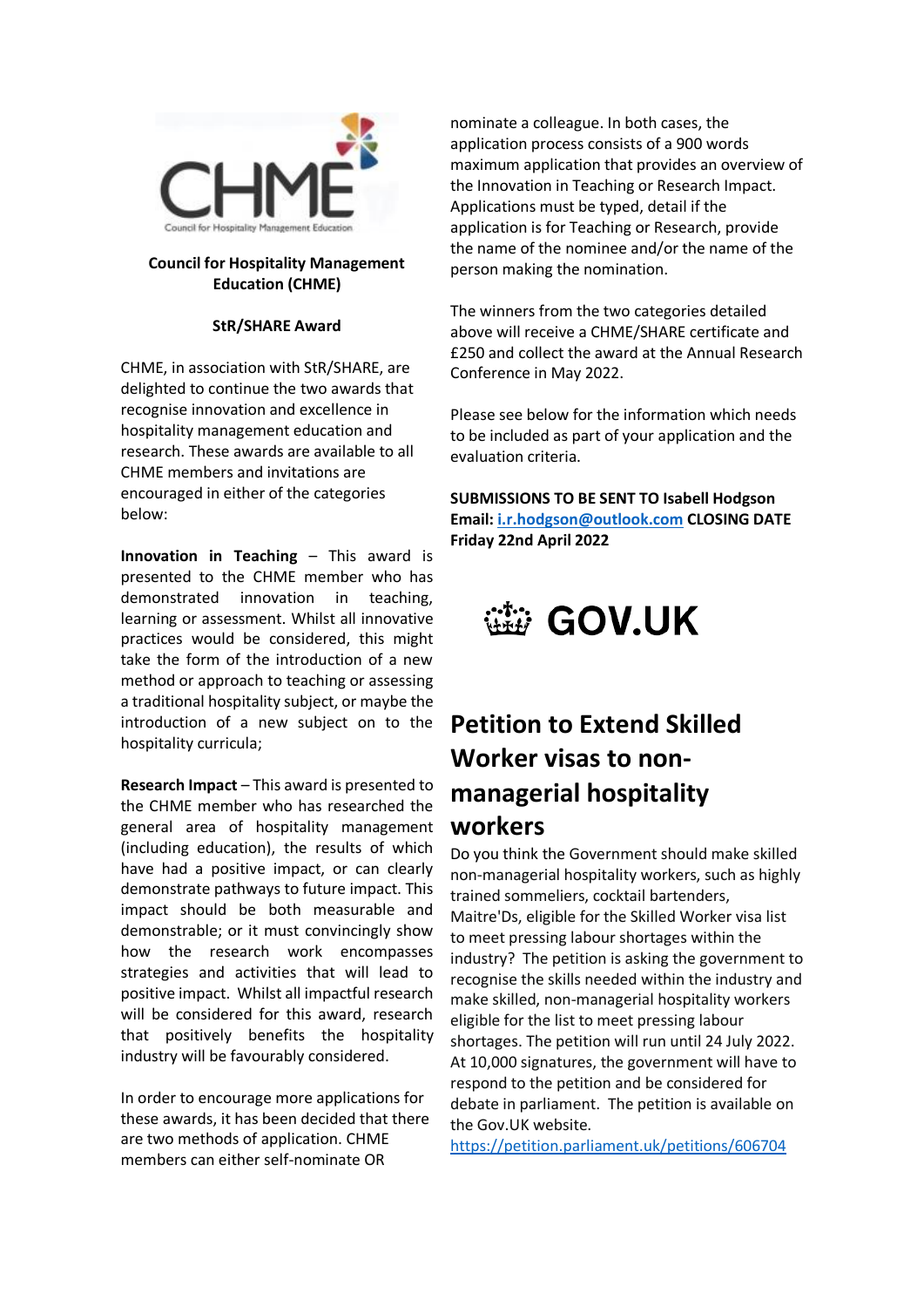# **CHME Student Awards 2021**

The CHME student award is presented each year by member universities and colleges to a hospitality student who is deemed worthy of this award.

The criteria for making this award is very much up to each institution and we encourage the institution to set their own criteria and decide which hospitality student should be presented with this award. However, we consider this award to be both valuable and prestigious to the recipient and certainly a recognition of excellence - be it the best dissertation or industry project, the highest overall marks for their final year.

In addition to those students featured in our Autumn newsletter we congratulate **Vicka Samiun**, MSc International Hospitality Management at Sheffield Hallam University.



Vicka says "choosing Sheffield Hallam University to study for my master's degree was one of the best decisions I have ever made. It changed the way I think, broadened my analytic skills, and sharpened my multicultural skills. I will treasure the memory forever in my heart."